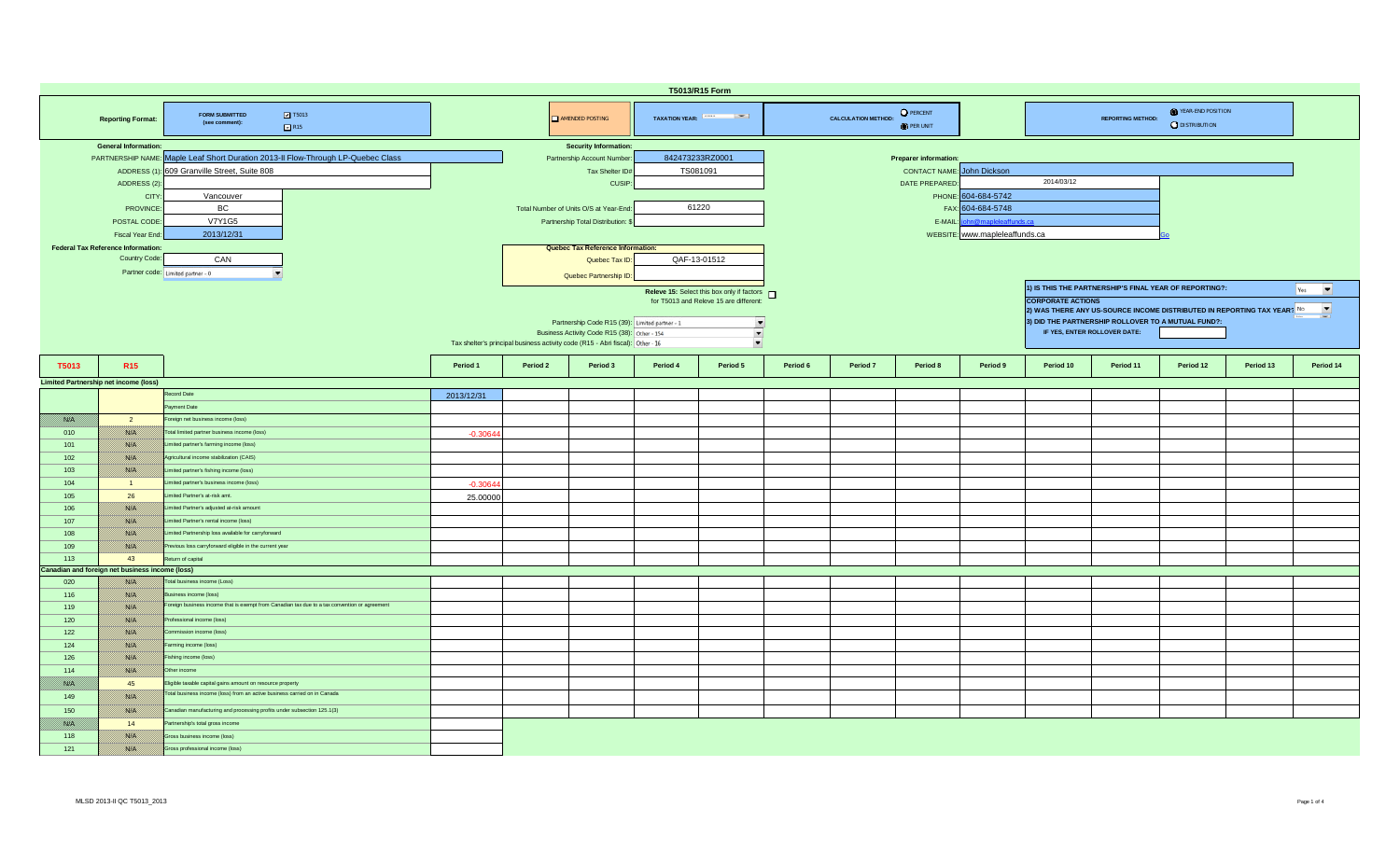| T5013                         | R <sub>15</sub>                                       |                                                                                                 | Period 1 | Period 2 | Period 3 | Period 4 | Period 5 | Period 6 | Period 7 | Period 8 | Period 9 | Period 10 | Period 11 | Period 12 | Period 13 | Period 14 |
|-------------------------------|-------------------------------------------------------|-------------------------------------------------------------------------------------------------|----------|----------|----------|----------|----------|----------|----------|----------|----------|-----------|-----------|-----------|-----------|-----------|
| 123                           | <u> 1880 K. J</u>                                     | Gross commission income (loss)                                                                  |          |          |          |          |          |          |          |          |          |           |           |           |           |           |
| 125                           | 788 F                                                 | iross farming income (loss)                                                                     |          |          |          |          |          |          |          |          |          |           |           |           |           |           |
| 127                           | filman k                                              | Gross fishing income (loss)                                                                     |          |          |          |          |          |          |          |          |          |           |           |           |           |           |
|                               |                                                       | >>> Canadian and foreign net business income (loss) - Jurisdiction Allocation                   |          |          |          |          |          |          |          |          |          |           |           |           |           |           |
| $\overline{\phantom{a}}$      |                                                       |                                                                                                 |          |          |          |          |          |          |          |          |          |           |           |           |           |           |
| $\blacktriangledown$          |                                                       |                                                                                                 |          |          |          |          |          |          |          |          |          |           |           |           |           |           |
| $\overline{\phantom{a}}$      |                                                       |                                                                                                 |          |          |          |          |          |          |          |          |          |           |           |           |           |           |
| $\overline{\phantom{a}}$      |                                                       |                                                                                                 |          |          |          |          |          |          |          |          |          |           |           |           |           |           |
| $\overline{\phantom{a}}$      |                                                       |                                                                                                 |          |          |          |          |          |          |          |          |          |           |           |           |           |           |
|                               |                                                       |                                                                                                 |          |          |          |          |          |          |          |          |          |           |           |           |           |           |
| $\overline{\phantom{a}}$      |                                                       |                                                                                                 |          |          |          |          |          |          |          |          |          |           |           |           |           |           |
| $\overline{\phantom{a}}$      |                                                       |                                                                                                 |          |          |          |          |          |          |          |          |          |           |           |           |           |           |
|                               | Canadian and foreign investments and carrying charges | Canadian and foreign net rental income (loss)                                                   |          |          |          |          |          |          |          |          |          |           |           |           |           |           |
| 110                           | $\overline{\mathbf{3}}$<br>$-4$                       | Foreign net rental income (loss)                                                                |          |          |          |          |          |          |          |          |          |           |           |           |           |           |
| 111                           |                                                       |                                                                                                 |          |          |          |          |          |          |          |          |          |           |           |           |           |           |
| 112                           | <u> Bishiri</u>                                       | Foreign net rental income that is exempt from Canadian tax due to a tax convention or agreement |          |          |          |          |          |          |          |          |          |           |           |           |           |           |
| 117                           | 78. S.H                                               | Gross Canadian and foreign rental income                                                        |          |          |          |          |          |          |          |          |          |           |           |           |           |           |
| 128                           | 7 <sup>7</sup>                                        | terest from Canadian sources                                                                    |          |          |          |          |          |          |          |          |          |           |           |           |           |           |
| 146                           | $\overline{7}$                                        | Other investment income                                                                         |          |          |          |          |          |          |          |          |          |           |           |           |           |           |
| 129                           | 6B                                                    | Actual amount of dividends (other than eligible dividends)                                      |          |          |          |          |          |          |          |          |          |           |           |           |           |           |
| 132                           | 6A                                                    | Actual amount of eligible dividends                                                             |          |          |          |          |          |          |          |          |          |           |           |           |           |           |
| 135                           | 8                                                     | oreign dividend and interest income                                                             |          |          |          |          |          |          |          |          |          |           |           |           |           |           |
| 137                           | 13                                                    | usiness investment loss                                                                         |          |          |          |          |          |          |          |          |          |           |           |           |           |           |
| 145                           | 15B                                                   | Dividend rental arrangement compensation payments                                               |          |          |          |          |          |          |          |          |          |           |           |           |           |           |
| 210                           | <b>15A</b>                                            | otal carrying charges                                                                           |          |          |          |          |          |          |          |          |          |           |           |           |           |           |
|                               |                                                       | >>> Canadian and foreign investments and carrying charges - Jurisdiction allocation             |          |          |          |          |          |          |          |          |          |           |           |           |           |           |
| $\overline{\phantom{a}}$      |                                                       |                                                                                                 |          |          |          |          |          |          |          |          |          |           |           |           |           |           |
| $\overline{\phantom{a}}$      |                                                       |                                                                                                 |          |          |          |          |          |          |          |          |          |           |           |           |           |           |
|                               |                                                       |                                                                                                 |          |          |          |          |          |          |          |          |          |           |           |           |           |           |
| $\overline{\phantom{0}}$      |                                                       |                                                                                                 |          |          |          |          |          |          |          |          |          |           |           |           |           |           |
| $\overline{\phantom{a}}$      |                                                       |                                                                                                 |          |          |          |          |          |          |          |          |          |           |           |           |           |           |
| $\blacktriangledown$          |                                                       |                                                                                                 |          |          |          |          |          |          |          |          |          |           |           |           |           |           |
| $\blacktriangledown$          |                                                       |                                                                                                 |          |          |          |          |          |          |          |          |          |           |           |           |           |           |
| Other amounts and information |                                                       |                                                                                                 |          |          |          |          |          |          |          |          |          |           |           |           |           |           |
| 030                           | 789 S.                                                | Total capital gain (loss)                                                                       |          |          |          |          |          |          |          |          |          |           |           |           |           |           |
| 151                           | 10 <sup>10</sup>                                      | Capital gains (losses) [R15: used to calculate the deduction]                                   |          |          |          |          |          |          |          |          |          |           |           |           |           |           |
| 151                           | 12                                                    | Capital gains (losses) [R15: not used to calculate the deduction]                               |          |          |          |          |          |          |          |          |          |           |           |           |           |           |
| 159                           | $-11$                                                 | Capital gains reserve                                                                           |          |          |          |          |          |          |          |          |          |           |           |           |           |           |
| 040                           | 5 <sup>5</sup>                                        | Capital cost allowance                                                                          |          |          |          |          |          |          |          |          |          |           |           |           |           |           |
|                               | 9                                                     | Patronage dividends from a cooperative                                                          |          |          |          |          |          |          |          |          |          |           |           |           |           |           |
| 788 E.                        | 16                                                    | Quebec income tax withheld at source                                                            |          |          |          |          |          |          |          |          |          |           |           |           |           |           |
| 788 E.                        | 34                                                    | R15: Exploration expenses - Northern Quebec                                                     |          |          |          |          |          |          |          |          |          |           |           |           |           |           |
| //www                         | 21B                                                   | vestment tax credit (R15 only: Other Property)                                                  |          |          |          |          |          |          |          |          |          |           |           |           |           |           |
| 1899 M                        | 24A                                                   | Member Corp's share of debt                                                                     |          |          |          |          |          |          |          |          |          |           |           |           |           |           |
| //www                         | 24B                                                   | lember Corp's share of qualified property                                                       |          |          |          |          |          |          |          |          |          |           |           |           |           |           |
| 1980 OS                       | <b>24C</b>                                            | Member Corp's share of total assets                                                             |          |          |          |          |          |          |          |          |          |           |           |           |           |           |
| <u> British</u>               | 27                                                    | Limited Partnership Loss                                                                        |          |          |          |          |          |          |          |          |          |           |           |           |           |           |
| 1980 OS                       | 32                                                    | Exploration exp. Incurred in Quebec                                                             |          |          |          |          |          |          |          |          |          |           |           |           |           |           |
| 1989 EU                       | 33                                                    | Surface mining/oil&gas exploration exp. in Quebec                                               |          |          |          |          |          |          |          |          |          |           |           |           |           |           |
| 788. EU                       | $35 - 28$                                             | Amt. Of assistance corresponding to exp. Reported in 28 on R15                                  |          |          |          |          |          |          |          |          |          |           |           |           |           |           |
| 1989 EU                       | 35-29                                                 | Amt. Of assistance corresponding to exp. Reported in 30 on R15                                  |          |          |          |          |          |          |          |          |          |           |           |           |           |           |
|                               | $35 - 30$                                             | Amt. Of assistance corresponding to exp. Reported in 32 on R15                                  |          |          |          |          |          |          |          |          |          |           |           |           |           |           |
| 1880 Bil                      | $35-32$                                               | Amt. Of assistance corresponding to exp. Reported in 33 on R15                                  |          |          |          |          |          |          |          |          |          |           |           |           |           |           |
|                               |                                                       |                                                                                                 |          |          |          |          |          |          |          |          |          |           |           |           |           |           |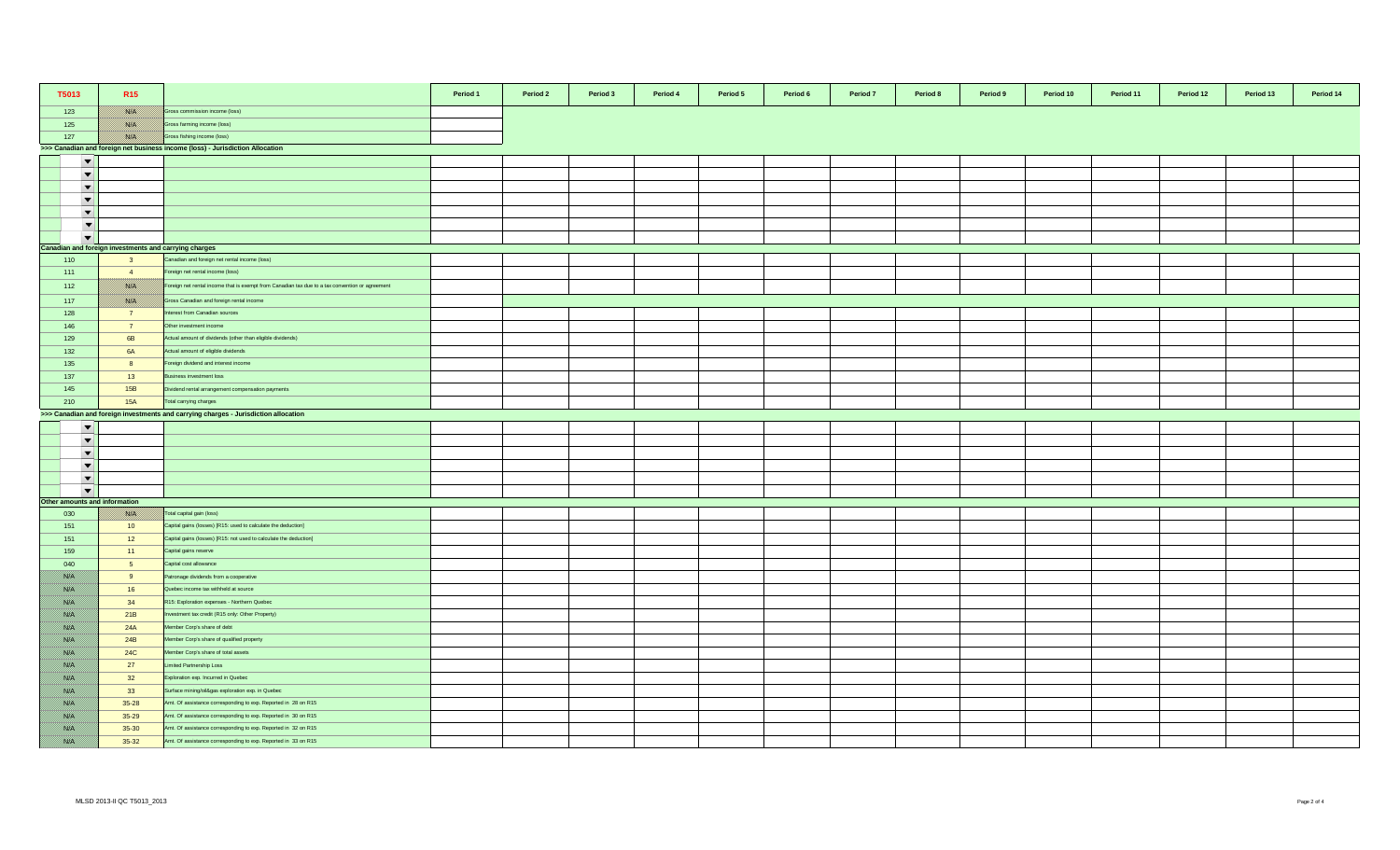| T5013                                                       | R <sub>15</sub> |                                                                         | Period 1 | Period 2 | Period 3 | Period 4 | Period 5 | Period 6 | Period 7 | Period 8 | Period 9 | Period 10 | Period 11 | Period 12 | Period 13 | Period 14 |
|-------------------------------------------------------------|-----------------|-------------------------------------------------------------------------|----------|----------|----------|----------|----------|----------|----------|----------|----------|-----------|-----------|-----------|-----------|-----------|
| <b>SSIE</b>                                                 | $35 - 33$       | Amt. Of assistance corresponding to exp. Reported in 33 on R15          |          |          |          |          |          |          |          |          |          |           |           |           |           |           |
| <u> Kirk</u>                                                | 35-34           | Research amt. of assistance corresponding to exp. Reported in 34 on R15 |          |          |          |          |          |          |          |          |          |           |           |           |           |           |
| <b>SSIP</b>                                                 | 42              | Percentage of business carried on in Quebec by the partnership          |          |          |          |          |          |          |          |          |          |           |           |           |           |           |
| 171                                                         | 17              | Foreign tax paid on non-business income                                 |          |          |          |          |          |          |          |          |          |           |           |           |           |           |
| 172                                                         | 18              | oreign tax paid on business income                                      |          |          |          |          |          |          |          |          |          |           |           |           |           |           |
| 173                                                         | 28              | <b>Cdn Exploration Expenses (CEE)</b>                                   |          |          |          |          |          |          |          |          |          |           |           |           |           |           |
| 174                                                         | 29              | Cdn Development expenses (CDE)                                          |          |          |          |          |          |          |          |          |          |           |           |           |           |           |
| 175                                                         | 30 <sup>°</sup> | Cdn Oil and gas property exp (COPGE)                                    |          |          |          |          |          |          |          |          |          |           |           |           |           |           |
| 176                                                         | 31              | Foreign exploration and development expenses (FEDE)                     |          |          |          |          |          |          |          |          |          |           |           |           |           |           |
| 182                                                         | 19              | Eligible amount of charitable donations                                 |          |          |          |          |          |          |          |          |          |           |           |           |           |           |
| 183                                                         | 20              | Eligible amount of cultural and ecological gifts                        |          |          |          |          |          |          |          |          |          |           |           |           |           |           |
| >>> Other amounts and information - Jurisdiction allocation |                 |                                                                         |          |          |          |          |          |          |          |          |          |           |           |           |           |           |
| $\overline{\phantom{0}}$                                    |                 |                                                                         |          |          |          |          |          |          |          |          |          |           |           |           |           |           |
| $\overline{\phantom{a}}$                                    |                 |                                                                         |          |          |          |          |          |          |          |          |          |           |           |           |           |           |
| $\blacktriangledown$                                        |                 |                                                                         |          |          |          |          |          |          |          |          |          |           |           |           |           |           |
| $\blacktriangledown$                                        |                 |                                                                         |          |          |          |          |          |          |          |          |          |           |           |           |           |           |
| $\overline{\phantom{a}}$                                    |                 |                                                                         |          |          |          |          |          |          |          |          |          |           |           |           |           |           |
| $\overline{\phantom{a}}$                                    |                 |                                                                         |          |          |          |          |          |          |          |          |          |           |           |           |           |           |
| $\blacktriangledown$                                        |                 |                                                                         |          |          |          |          |          |          |          |          |          |           |           |           |           |           |
| $\blacktriangledown$                                        |                 |                                                                         |          |          |          |          |          |          |          |          |          |           |           |           |           |           |
| $\blacktriangledown$                                        |                 |                                                                         |          |          |          |          |          |          |          |          |          |           |           |           |           |           |
|                                                             |                 | <b>Renounced Canadian exploration and development expenses</b>          |          |          |          |          |          |          |          |          |          |           |           |           |           |           |
| 190                                                         | 60              | Cdn exploration expense - renunciation                                  | 22.93976 |          |          |          |          |          |          |          |          |           |           |           |           |           |
| 191                                                         | 61              | Cdn development expense - renunciation                                  |          |          |          |          |          |          |          |          |          |           |           |           |           |           |
| 192                                                         | <b>BALO</b>     | Cdn exploration expense - assistance                                    |          |          |          |          |          |          |          |          |          |           |           |           |           |           |
| 193                                                         | 1880 F          | Cdn development expense - assistance                                    |          |          |          |          |          |          |          |          |          |           |           |           |           |           |
| 196                                                         | <u> Kirkil</u>  | Reduction - Portion subject int. free                                   |          |          |          |          |          |          |          |          |          |           |           |           |           |           |
| 194                                                         | 78. S           | Amount - Exp qualifying for ITC                                         | 17.95430 |          |          |          |          |          |          |          |          |           |           |           |           |           |
| 195                                                         | 1889 H          | Amount - Portion subject int. free                                      |          |          |          |          |          |          |          |          |          |           |           |           |           |           |
| 197                                                         | <u> Kill</u>    | BC - Expenses - Tax Credit                                              |          |          |          |          |          |          |          |          |          |           |           |           |           |           |
| 198                                                         | filman k        | SK - Expenses - Tax Credit                                              |          |          |          |          |          |          |          |          |          |           |           |           |           |           |
| 199                                                         | <u>fisiki</u>   | MB - Expenses - Tax Credit                                              |          |          |          |          |          |          |          |          |          |           |           |           |           |           |
| 200                                                         | <b>BALO</b>     | ON - Expenses - Tax Credit                                              |          |          |          |          |          |          |          |          |          |           |           |           |           |           |
| 1880 EU                                                     | 62              | Quebec Exploration Expense                                              | 10.65812 |          |          |          |          |          |          |          |          |           |           |           |           |           |
| <u> 1880. SV</u>                                            | 63              | Quebec surface mining exploration or oil and gas exploration expenses   | 10.65812 |          |          |          |          |          |          |          |          |           |           |           |           |           |
| <u>1880 (19</u>                                             | 64              | Exploration expenses - Northern Quebec                                  | 4.35299  |          |          |          |          |          |          |          |          |           |           |           |           |           |
| <u> 1880. SV</u>                                            | 65              | Security issues expenses                                                |          |          |          |          |          |          |          |          |          |           |           |           |           |           |
| 1880 E.                                                     | 66-60           | Amt. of assistance corresponding to exp. reported in 60                 |          |          |          |          |          |          |          |          |          |           |           |           |           |           |
| <b>SSIP</b>                                                 | 66-61           | Amt. of assistance corresponding to exp. reported in 61                 |          |          |          |          |          |          |          |          |          |           |           |           |           |           |
| <b>RACINA</b>                                               | 66-62           | Amt. of assistance corresponding to exp. reported in 62                 |          |          |          |          |          |          |          |          |          |           |           |           |           |           |
| 1880 Bill                                                   | 66-63           | Amt. of assistance corresponding to exp. reported in 63                 |          |          |          |          |          |          |          |          |          |           |           |           |           |           |
| 1880 EU                                                     | 66-64           | Amt. of assistance corresponding to exp. reported in 64                 |          |          |          |          |          |          |          |          |          |           |           |           |           |           |
| <b>Tax Shelter Information</b><br>201                       | 50              | Number of units acquired                                                |          |          |          |          |          |          |          |          |          |           |           |           |           |           |
| 202                                                         | 51              | Cost per unit                                                           | 25.00000 |          |          |          |          |          |          |          |          |           |           |           |           |           |